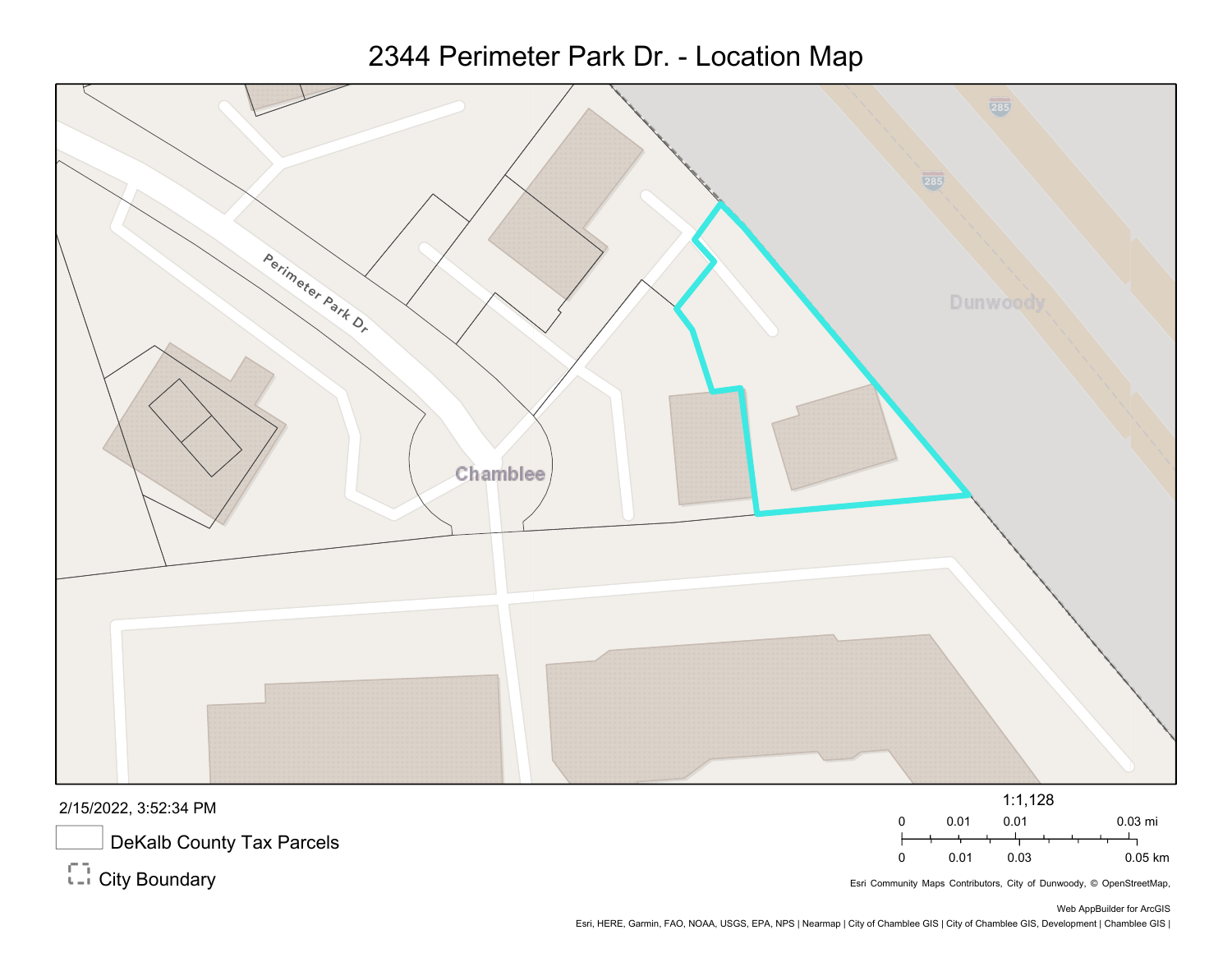## 2344 Perimeter Park Dr. - Zoning Map